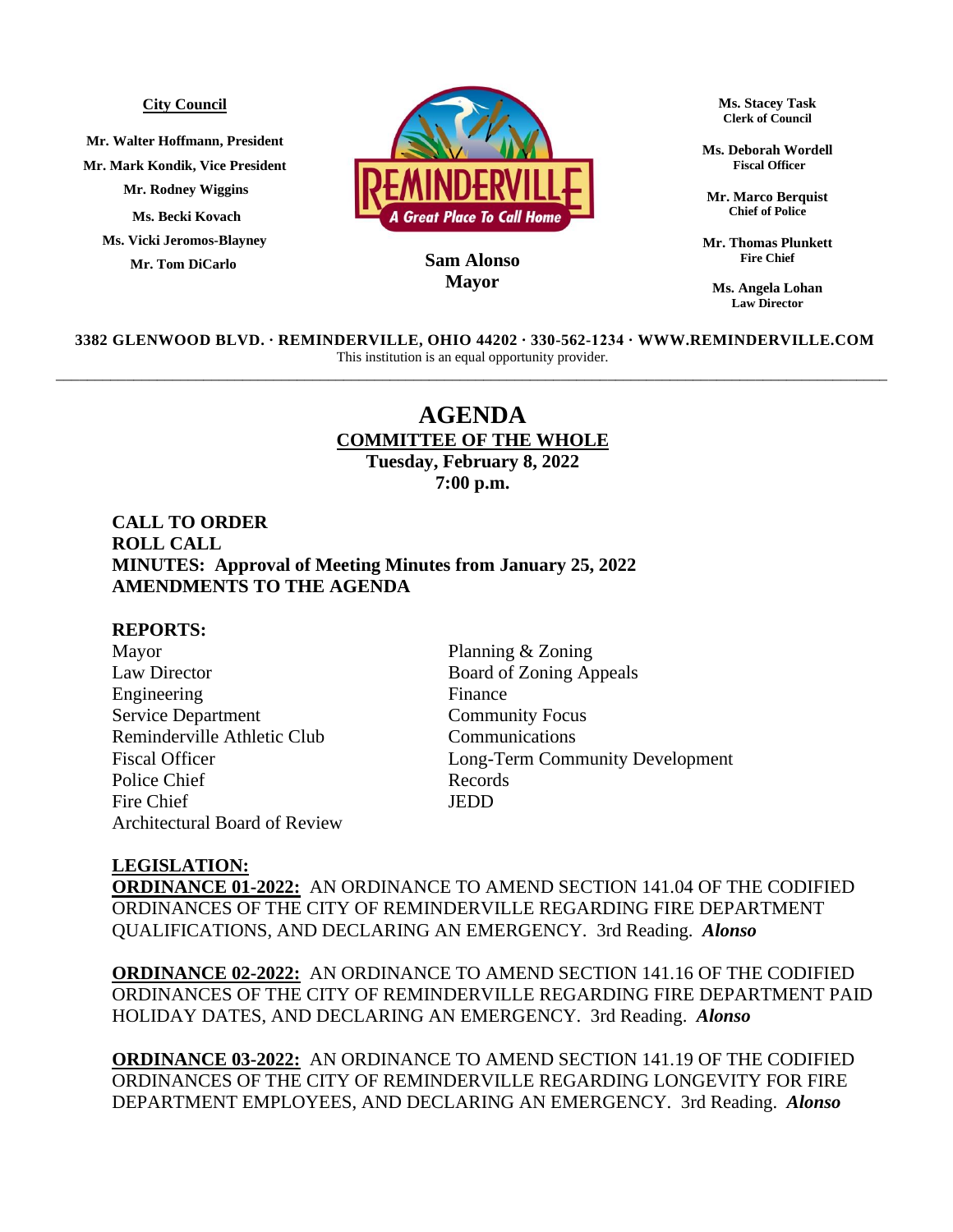**ORDINANCE 04-2022:** AN ORDINANCE TO AMEND SECTION 1501.01 OF THE CODIFIED ORDINANCES OF THE CITY OF REMINDERVILLE REGARDING OHIO FIRE CODE, AND DECLARING AN EMERGENCY. 3rd Reading. *Alonso* 

**ORDINANCE 05-2022:** AN ORDINANCE TO AMEND SECTION 1503.01 OF THE CODIFIED ORDINANCES OF THE CITY OF REMINDERVILLE REGARDING THE NATIONAL FIRE PROTECTION ASSOCIATION LIFE SAFETY CODE, AND DECLARING AN EMERGENCY. 3rd Reading. *Alonso* 

**ORDINANCE 06-2022:** AN ORDINANCE REPEALING CITY OF REMINDERVILLE CODIFIED ORDINANCES AS RELATED TO THE CITY FIRE DEPARTMENT, AND DECLARING AN EMERGENCY. 3rd Reading. *Alonso* 

**ORDINANCE 08-2022:** AN ORDINANCE TO AUTHORIZE THE ESTABLISHMENT OF THE "BUILDING/ENGINEERING DEPOSITS FUND" FOR THE PURPOSE OF IMPROVING FINANCIAL REPORTING OF CERTAIN FIDUCIARY ACTIVITIES. 3rd Reading. *Alonso* 

**ORDINANCE 09-2022:** AN ORDINANCE REPEALING CITY OF REMINDERVILLE CODIFIED ORDINANCES AS RELATED TO THE CITY FIRE DEPARTMENT, AND DECLARING AN EMERGENCY. 2nd Reading. *Alonso*

**ORDINANCE 10-2022:** AN ORDINANCE TO TRANSFER ONE HUNDRED THOUSAND DOLLARS AND 00/100 (\$100,000.00) FROM THE VR JEDD FUND (2073) TO THE PARKS AND REC FUND (2041). 1 st Reading. *DiCarlo*

**ORDINANCE 11-2022:** AN EMERGENCY ORDINANCE TO MAKE APPROPRIATION AND REVENUE ADJUSTMENTS FOR THE 2022 CITY BUDGET, AND DECLARING AN EMERGENCY. 1 st Reading. *Alonso*

**RESOLUTION 01-2022:** A RESOLUTION CONFIRMING THE APPOINTMENTS OF THOMAS PLUNKETT, BENNY JONES, MATTHEW MILLER, AND MARK KONDIK TO THE VOLUNTEER FIREFIGHTERS' DEPENDENTS FUND, AND DECLARING AN EMERGENCY. 3rd Reading. *Alonso* 

**RESOLUTION 08-2022:** A RESOLUTION TO AUTHORIZE THE MAYOR TO ENTER INTO AN AGREEMENT WITH A & S ANIMAL CONTROL TO PROVIDE ANIMAL CONTROL SERVICES IN REMINDERVILLE, AND DECLARING AN EMERGENCY. 2nd Reading. *Alonso*

**RESOLUTION 11-2022:** A RESOLUTION AUTHORIZING A FIVE HUNDRED DOLLAR AND 00/100 (\$500.00) DONATION TO THE TWINSBURG BASEBALL LEAGUE. 2nd Reading. *DiCarlo*

**RESOLUTION 13-2022:** A RESOLUTION TO ACCEPT THE RESIGNATION FROM THE REMINDERVILLE POLICE DEPARTMENT AND REVOKE THE POLICE COMMISSION OF CHARLES DANA, AND DECLARING AN EMERGENCY. 1 st Reading. *Alonso*

**RESOLUTION 14-2022:** A RESOLUTION TO ACCEPT A GRANT AWARDED FROM THE OHIO OFFICE OF CRIMINAL JUSTICE TO THE REMINDERVILLE POLICE DEPARTMENT